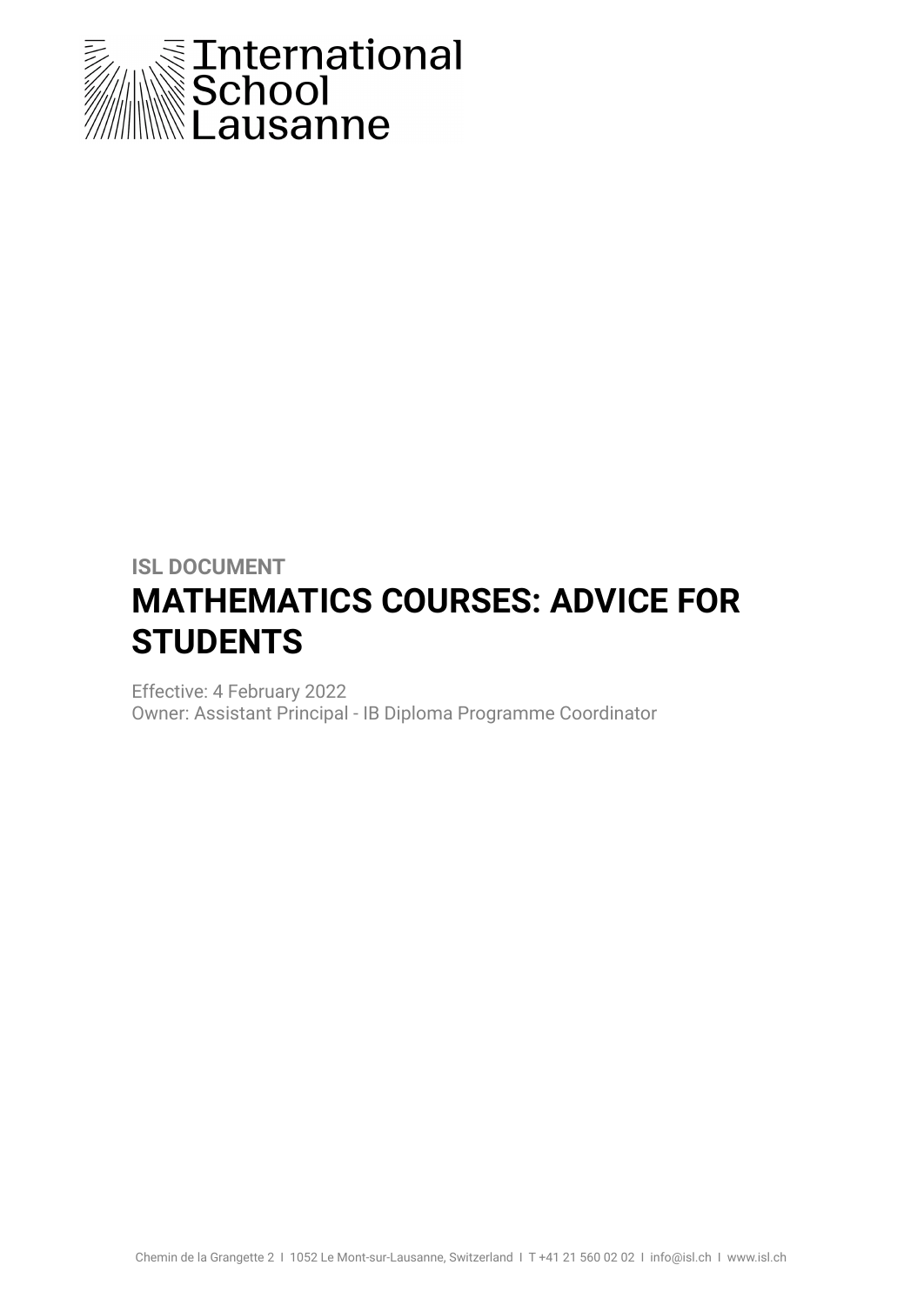## **Table of content**

| What is the difference between the courses?         | 3 |
|-----------------------------------------------------|---|
| The nature of analysis and approaches (A&A)         | 3 |
| The nature of applications and interpretation (A&I) | 3 |
| Which course should I choose?                       | 3 |
| Who chooses analysis and approaches?                | 4 |
| Who chooses applications and interpretation?        | 4 |
| Should I choose higher level or standard level?     | 4 |
| What course will my university require?             | 4 |
| <b>Some example questions</b>                       | 4 |
| An example from Year 11                             | 4 |
| <b>Analysis and approaches</b>                      | 4 |
| <b>Applications and interpretation</b>              | 5 |
| An example from the IB Diploma                      | 5 |
| <b>Analysis and approaches</b>                      | 5 |
| <b>Applications and interpretation</b>              | 5 |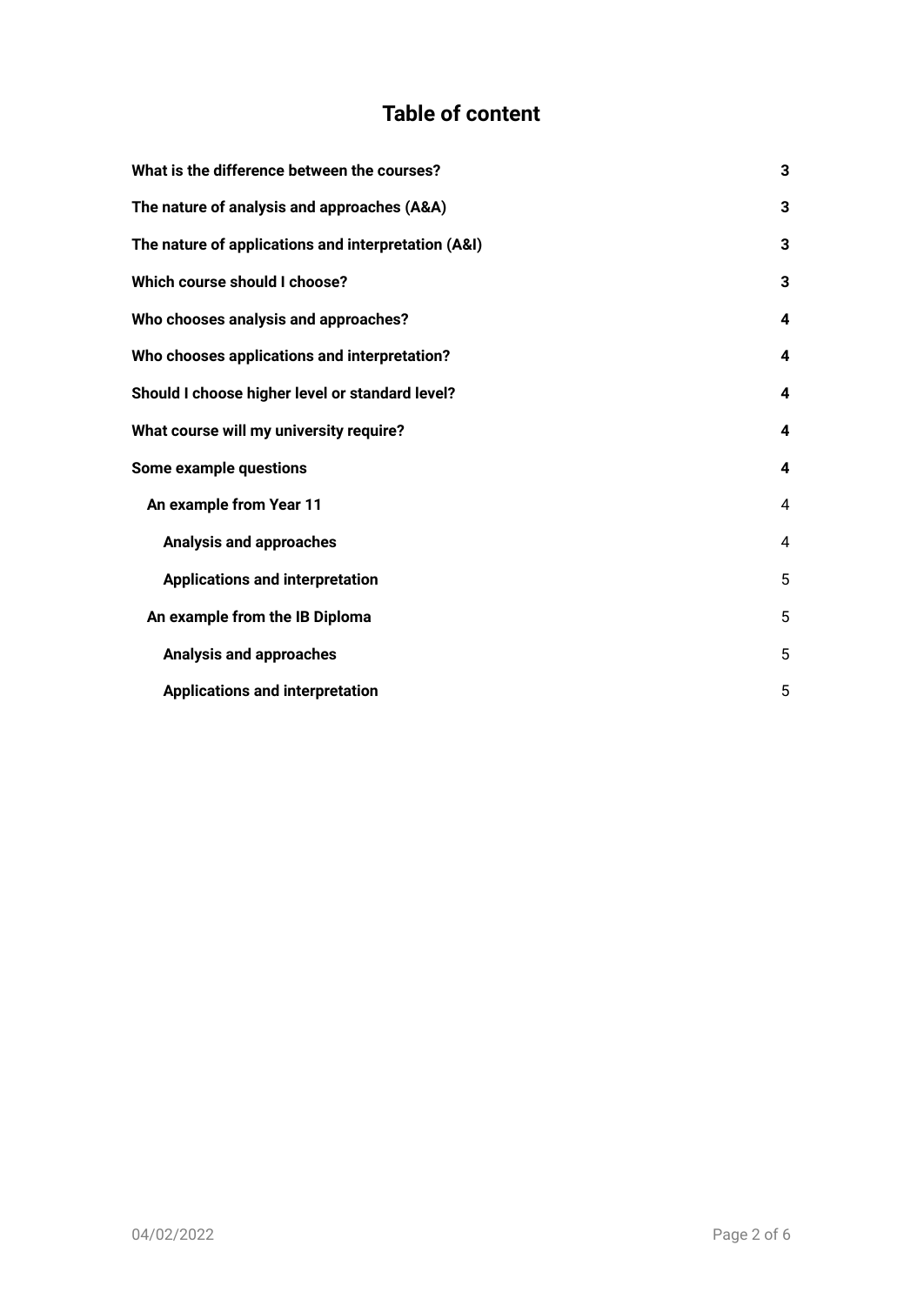Two mathematics courses are now available in the IB Diploma:

| Analysis and approaches         | (A&A) | at standard level (SL) | and higher level (HL)  |
|---------------------------------|-------|------------------------|------------------------|
| Applications and interpretation | (A&I) | at standard level (SL) | and higher level (HL)* |

\*A&I HL is not available at ISL

#### <span id="page-2-0"></span>**What is the difference between the courses?**

The A&A and A&I courses share the same syllabus outlined below and are connected by the same mathematical body of knowledge, ways of thinking and approaches to problems.

Topic 1—Number and algebra

Topic 2—Functions

| Topic 3–Geometry and trigonometry  | SL $\sim$ 120 hours |
|------------------------------------|---------------------|
| Topic 4–Statistics and probability | HL $\sim$ 240 hours |

Topic 5—Calculus

Topic 6—Mathematical exploration

However, the two courses approach mathematics from different perspectives; as a discipline that is studied for its intrinsic pleasure and as a means to explore and understand the world we live in. The differences in the courses are also related to the types of tools, for instance technology, that are used to solve abstract or practical problems. The SL content is a complete subset of the HL content in both courses.

### <span id="page-2-1"></span>**The nature of analysis and approaches (A&A)**

This course recognizes the need for analytical expertise in a world where innovation is increasingly dependent on a deep understanding of mathematics. This course includes topics that are both traditionally part of a pre-university mathematics course (for example, functions, trigonometry, calculus) as well as topics that are amenable to investigation, conjecture and proof, for instance the study of sequences and series at both SL and HL, and proof by induction at HL.

The course allows the use of technology, as fluency in relevant mathematical software and hand-held technology is important regardless of choice of course. However, this course has a strong emphasis on the ability to construct, communicate and justify correct mathematical arguments.

### <span id="page-2-2"></span>**The nature of applications and interpretation (A&I)**

This course recognizes the increasing role that mathematics and technology play in a diverse range of fields in a data-rich world. As such, it emphasizes the meaning of mathematics in context by focusing on topics that are often used as applications or in mathematical modelling. To give this understanding a firm base, this course also includes topics that are traditionally part of a pre-university mathematics course such as calculus and statistics.

The course makes extensive use of technology to allow students to explore and construct mathematical models. The course develops mathematical thinking, often in the context of a practical problem and using technology to justify conjectures.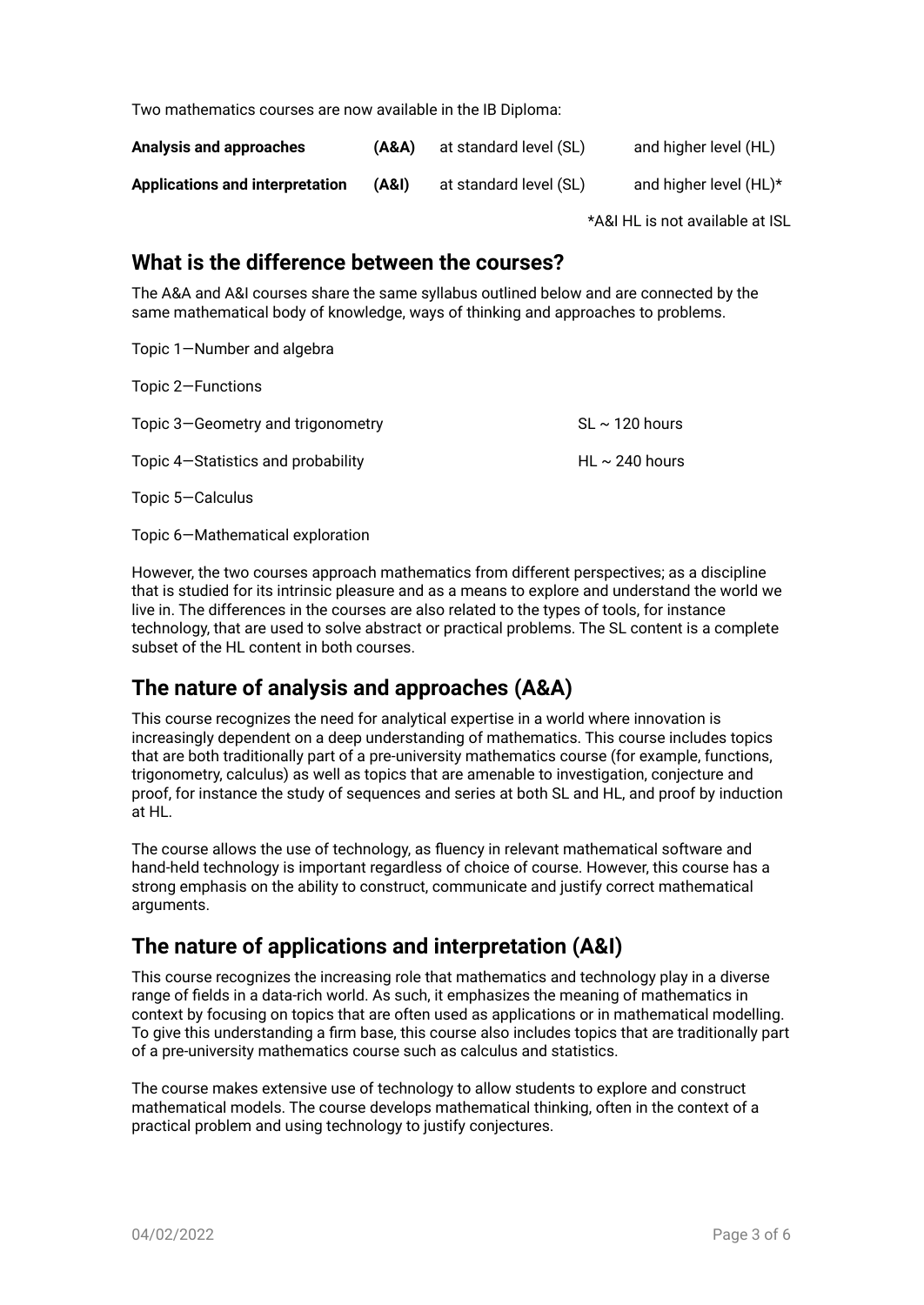### <span id="page-3-0"></span>**Which course should I choose?**

Every student has different needs, aspirations, interests and abilities. Great care should be taken to select the course and level that is most appropriate for you.

When choosing a course you need to take into account:

- your abilities in mathematics and the type of mathematics in which you can be successful
- the subjects you wish to study in the future
- the advice of your mathematics teacher, who recognises your particular strengths.

Above all, you should ask yourself how much the nature of each course appeals to you. This is an active decision that each student will need to make.

#### <span id="page-3-1"></span>**Who chooses analysis and approaches?**

Students who choose mathematics: analysis and approaches at SL or HL should be comfortable in the manipulation of algebraic expressions, enjoy the recognition of patterns, and understand the mathematical generalization of these patterns. Students who wish to take this course at higher level will have strong algebraic skills and the ability to understand simple proof. This subject is aimed at students who will go on to study subjects with substantial mathematics content such as mathematics itself, engineering, physical sciences, or economics for example.

### <span id="page-3-2"></span>**Who chooses applications and interpretation?**

Students who choose mathematics: applications and interpretation at SL or HL should enjoy seeing mathematics used in real-world contexts to solve real-world problems. Students who wish to take this course at higher level will have good algebraic skills and experience of solving real-world problems. They will be students who get pleasure and satisfaction when exploring challenging problems and who are comfortable to undertake this exploration using technology. This subject is aimed at students who will go on to study subjects such as social sciences, natural sciences, statistics, business, design, psychology, and economics, for example.

### <span id="page-3-3"></span>**Should I choose higher level or standard level?**

To ensure accessibility we advise students only consider higher level if they are consistently attaining at Level 6 in extended mathematics or at Level 7 in standard mathematics.

### <span id="page-3-4"></span>**What course will my university require?**

The nature of the two courses and the types of students they are aimed at is outlined above. Every university has different expectations and entrance requirements relating to IBDP mathematics courses. Some university courses have restrictions on which mathematics course, level and final grade are acceptable. Students are therefore encouraged to discuss the implications of their maths choice with their academic counsellor and to check individual university course entrance requirements.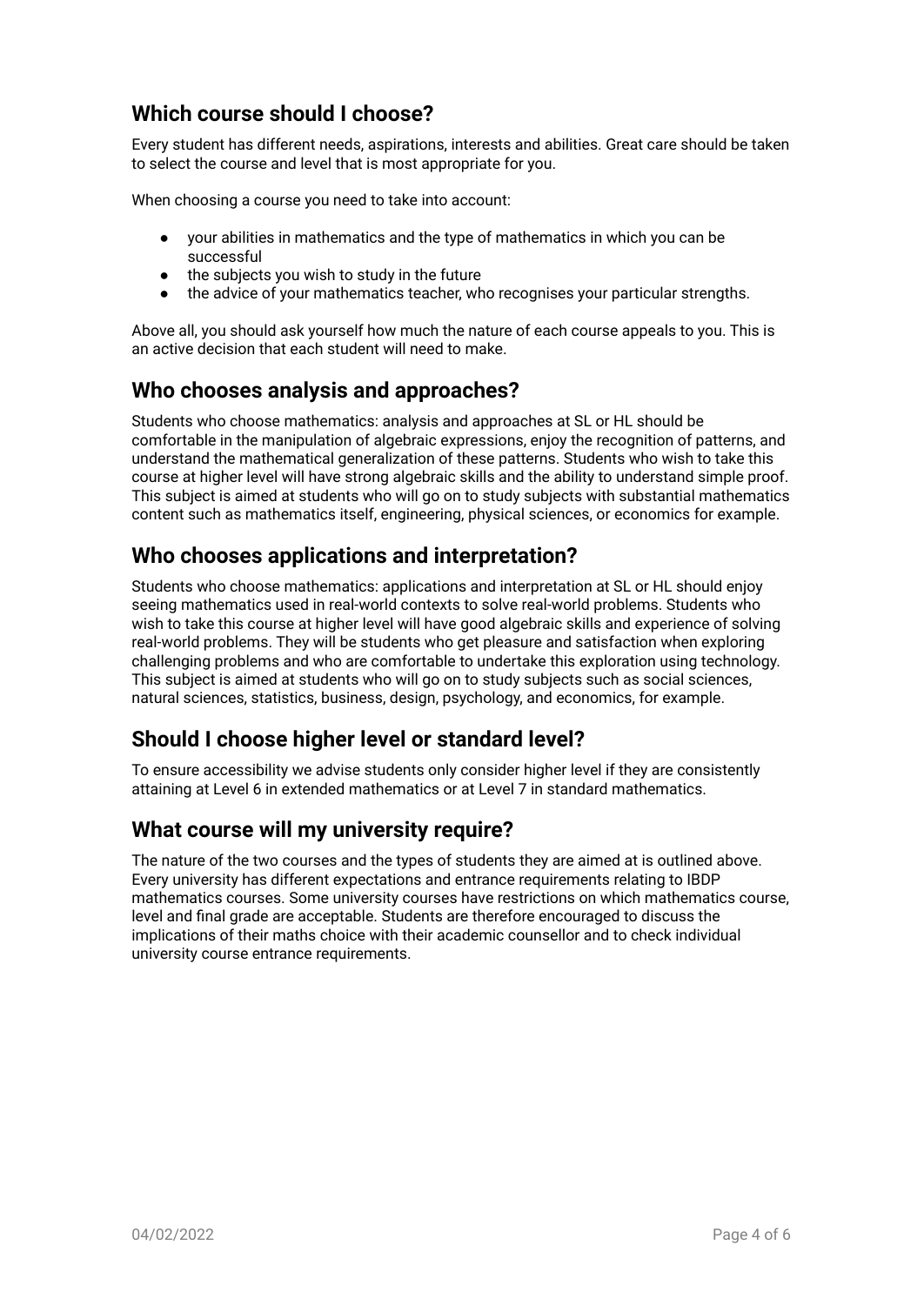#### **Some example questions**

Though both courses share the same core topics, the approaches you will be expected to use on examinations will be different in nature:

#### <span id="page-4-0"></span>**An example from Year 11**

#### <span id="page-4-1"></span>**Analysis and approaches**

**Ouestion:** Find the vertex of the quadratic function  $f(x) = -2x^2 + 20x + 600$ 

Solution: Completing the square  $f(x) = -2(x^2 - 10x) + 600$  $= -2((x-5)^2-25)+600$  $= -2(x-5)^{2}+650$ 

The function's vertex is at (5, 650)

#### <span id="page-4-2"></span>**Applications and interpretation**

**Question:** The height in metres (m) of a ball thrown from the roof of a tall building can be modelled by the quadratic function

 $f(x) = -2x^2 + 20x + 600$ , where x is the number of seconds (s) after the ball has been thrown.

Calculate

- (a) The height of the building (b) The maximum height reached by the ball (c) The time taken for the ball to reach the ground
- Solution: By graphing the function, we can see trajectory of the ball.
	- When  $x = 0$ ,  $f(x) = 600$  $(a)$ The building is 600m tall.
	- $(b)$ Vertex is at (5, 650) Therefore, maximum height is 650m
	- The positive x-intercept is at  $x = 23.0277$  $(C)$ To the nearest second it takes 23 seconds.



<span id="page-4-3"></span>Both of these question types have been studied in Year 11. They both require and understanding of quadratic functions, but they are very different in their nature.